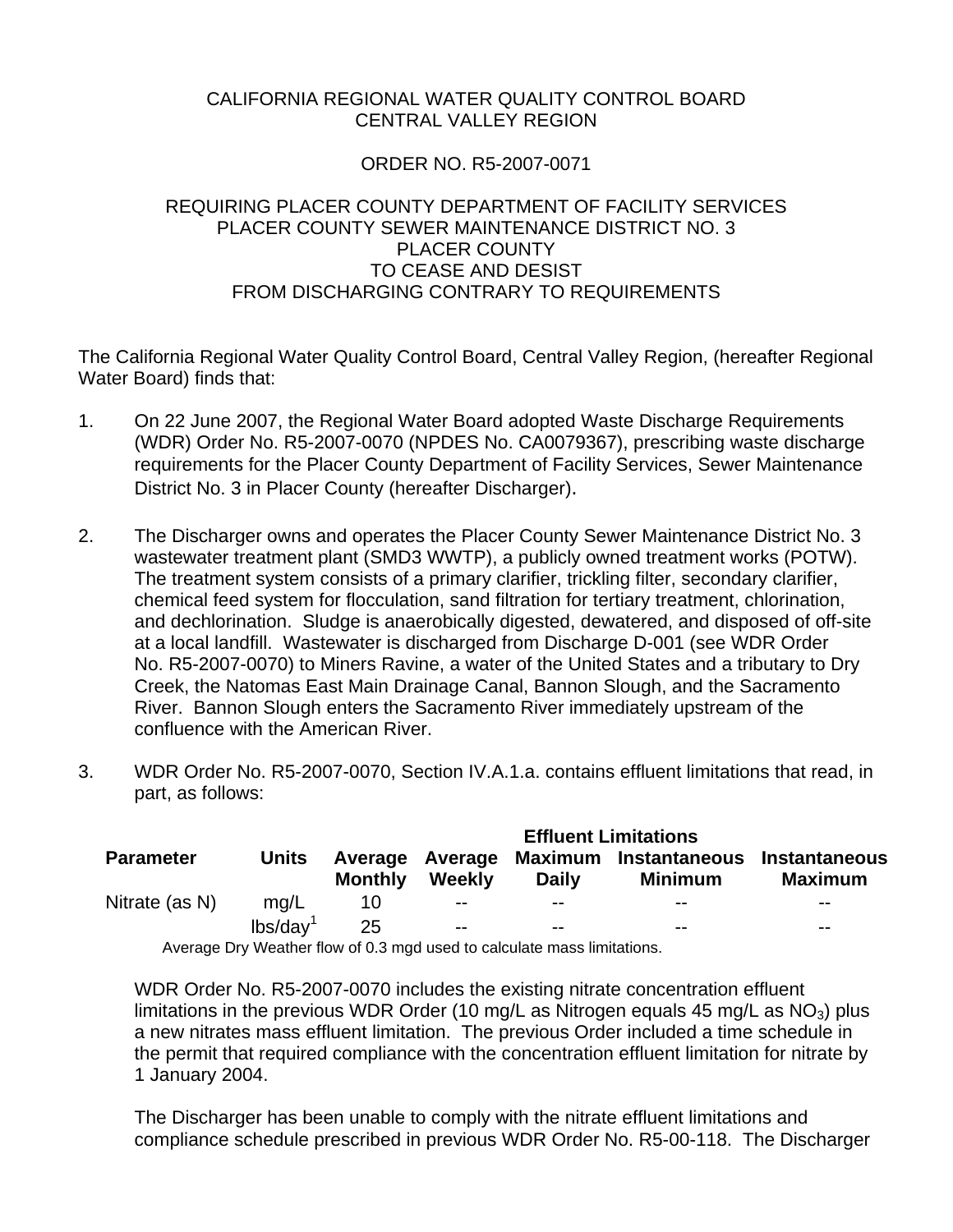remains in non-compliance with the final effluent limitations for nitrate, as required in both the previous WDR Order and WDR Order No. R5-2007-0070.

In a letter dated 30 January 2004, the Discharger requested an extension of the time schedule before the facility is required to achieve compliance with the final nitrate limitations. On 7 April 2004 the Regional Water Board responded to the Discharger's request, stating in part that "...The WDR for this facility was adopted on 16 June 2000 and required compliance with an Effluent Limitation for nitrate by 1 January 2004." On 6 November 2002, the Discharger submitted a letter stating, 'Placer County has secured funding for the eventual abandonment of the SMD 3 WWTP....' to connect to the City of Roseville wastewater collection and treatment system. Comments submitted by the County regarding the WDR, prior to adoption, indicated a major portion of the funding was available at that time for closure of the plant."

Through correspondence with the Regional Water Board office, the Discharger indicated that a potential method of compliance with nitrate limitations is the closure of SMD3 WWTP. Additional correspondence, including a 30 January 2004 letter from the Discharger, did not discuss a proposed facility closure, or an achievable compliance date or compliance project completion date. Through a 7 April 2004 letter, the Regional Water Board requested the Discharger to provide a firm final compliance date for the nitrate limitations.

On 25 January 2007, a representative of the Placer County Department of Facility Services provided an informational presentation to the Regional Water Board regarding the County's wastewater regionalization efforts, which includes potentially delivering effluent from this facility to the City of Roseville Dry Creek WWTP. The Discharger's Infeasibility Analysis, dated January 2007, requests a four-year time schedule for the Discharger to comply with all nitrate limitations. Justification for this request includes a County final decision regarding regionalization in December 2007. If this facility is incorporated in the regionalization efforts, the existing discharge to Miner's Ravine will be eliminated. This Order requires the Discharger to report the County's final decision regarding regionalization of this facility by 31 January 2008.

- 6. California Water Code (CWC) Section 13301 states, in part: "*When a regional board finds that a discharge of waste is taking place, or threatening to take place, in violation of requirements or discharge prohibitions prescribed by the regional board, or the state board, the board may issue an order to cease and desist and direct that those persons not complying with the requirements or discharge prohibitions (a) comply forthwith, (b) comply in accordance with a time schedule set by the Board, or (c) in the event of a threatened violation, take appropriate remedial or preventive action."*"
- *7.* Section 13267(b)(1) of the California Water Code provides that: *"In conducting an investigation specified in subdivision (a), the regional board may require that any person who has discharged, discharges, or is suspected of having discharged or discharging, or who proposes to discharge waste within its region, or any citizen or domiciliary, or political agency or entity of this state who has discharged, discharges, or is suspected of*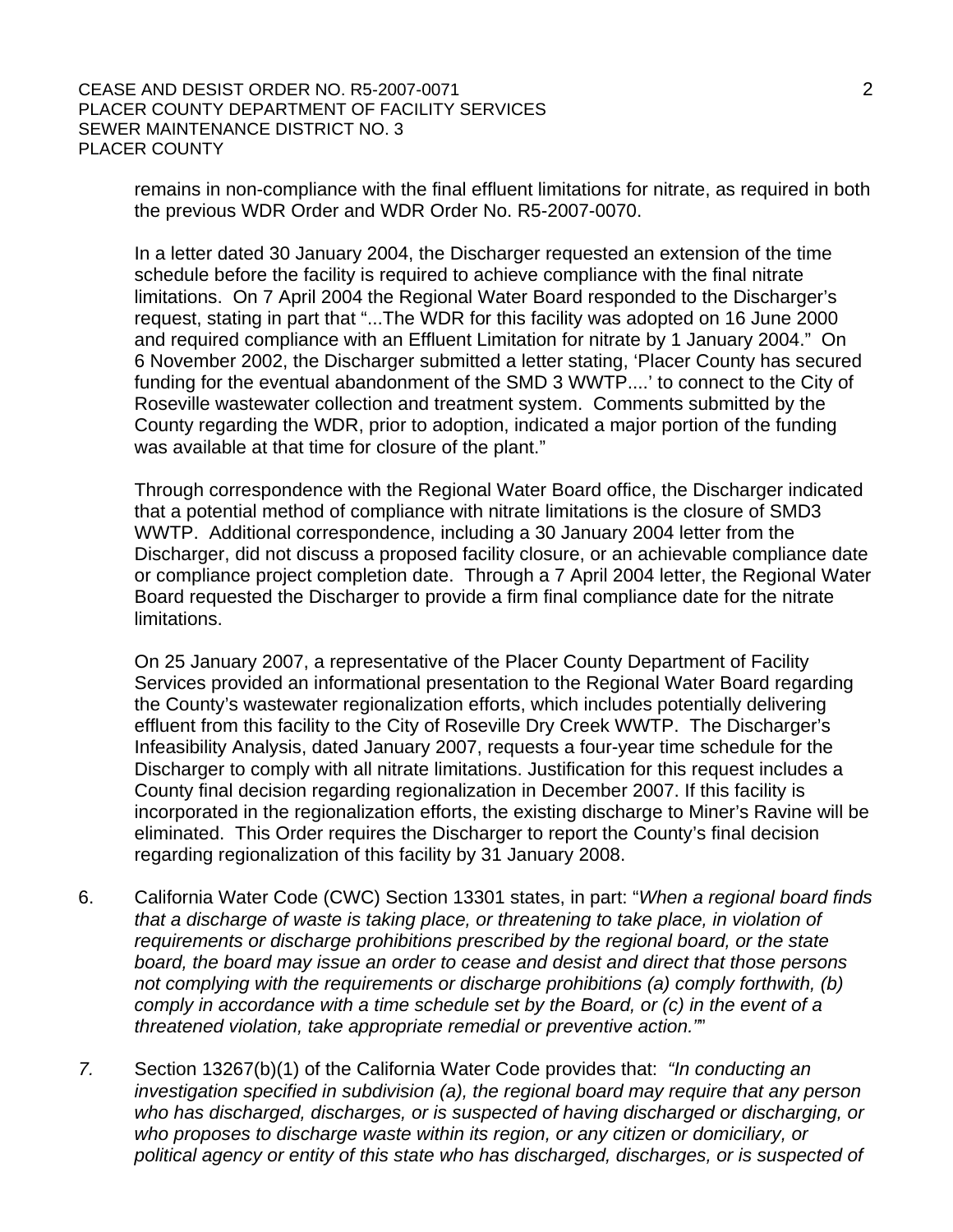#### CEASE AND DESIST ORDER NO. R5-2007-0071 3 PLACER COUNTY DEPARTMENT OF FACILITY SERVICES SEWER MAINTENANCE DISTRICT NO. 3 PLACER COUNTY

*having discharged or discharging, or who proposes to discharge, waste outside of its region that could affect the quality of waters within its region shall furnish, under penalty of perjury, technical or monitoring program reports which the regional board requires. The burden, including costs, of these reports shall bear a reasonable relationship to the need for the report and the benefits to be obtained from the reports. In requiring those reports, the regional board shall provide the person with a written explanation with regard to the need for the reports, and shall identify the evidence that supports requiring that person to provide the reports."* 

- 8. Pursuant to CWC Section 13263.3(d)(1)(D), the Regional Water Board may require a discharger to complete and implement a pollution prevention plan if the Discharger is subject to a Cease and Desist order pursuant to Section 13301.
- 9. On 22 June 2007, in Rancho Cordova, California, after due notice to the Discharger and all other affected persons, the Regional Water Board conducted a public hearing at which evidence was received to consider a Cease and Desist Order under CWC Section 13301 to establish a time schedule to achieve compliance with waste discharge requirements.
- 10. Issuance of this Order is an enforcement action by a regulatory agency and is exempt from the provisions of the California Environmental Quality Act (Public Resources Code Section 21000, et seq.), in accordance with Section 15061(b)(3), Title 14, California Code of Regulations Section 15321 (a)(2), Title 14, and California Water Code Section 13389. This Order specifically addresses remedial actions necessary to cease and desist the effects of noncompliance with existing waste discharge requirements,
- 11. Any person adversely affected by this action of the Regional Water Board may petition the State Water Resources Control Board to review this action in accordance with Title 23, CCR Sections 2050-2068. The petition must be received by the State Water Resources Control Board, Office of the Chief Counsel, P.O. Box 100, Sacramento, CA 95812-0100, within 30 days of the date on which this action was taken. Copies of the law and regulations applicable to filing petitions are available at www.swrcb.ca.gov/water\_laws/index.html and also will be provided upon request.

IT IS HEREBY ORDERED that pursuant to California Water Code, Sections 13301 and 13267, Placer County Department of Facility Services, Sewer Maintenance District No. 3, their agents, successors and assigns, shall cease and desist from violating the requirements of Waste Discharge Requirements Order No. R5-2007-0070 forthwith, and in no case later than set forth in the following time schedule:

- 1. The Placer County Department of Facility Services shall cease and desist from discharging and threatening to discharge contrary to WDR Order No. R5-2007-0070, Final Concentration Effluent Limitations for nitrate.
- 2. The Discharger shall develop and implement a Pollution Prevention Plan (Plan), pursuant to California Water Code (CWC) Section 13263.3(d)(1)(D), to identify and prevent/minimize nitrate discharged within the collection systems for the facility. The